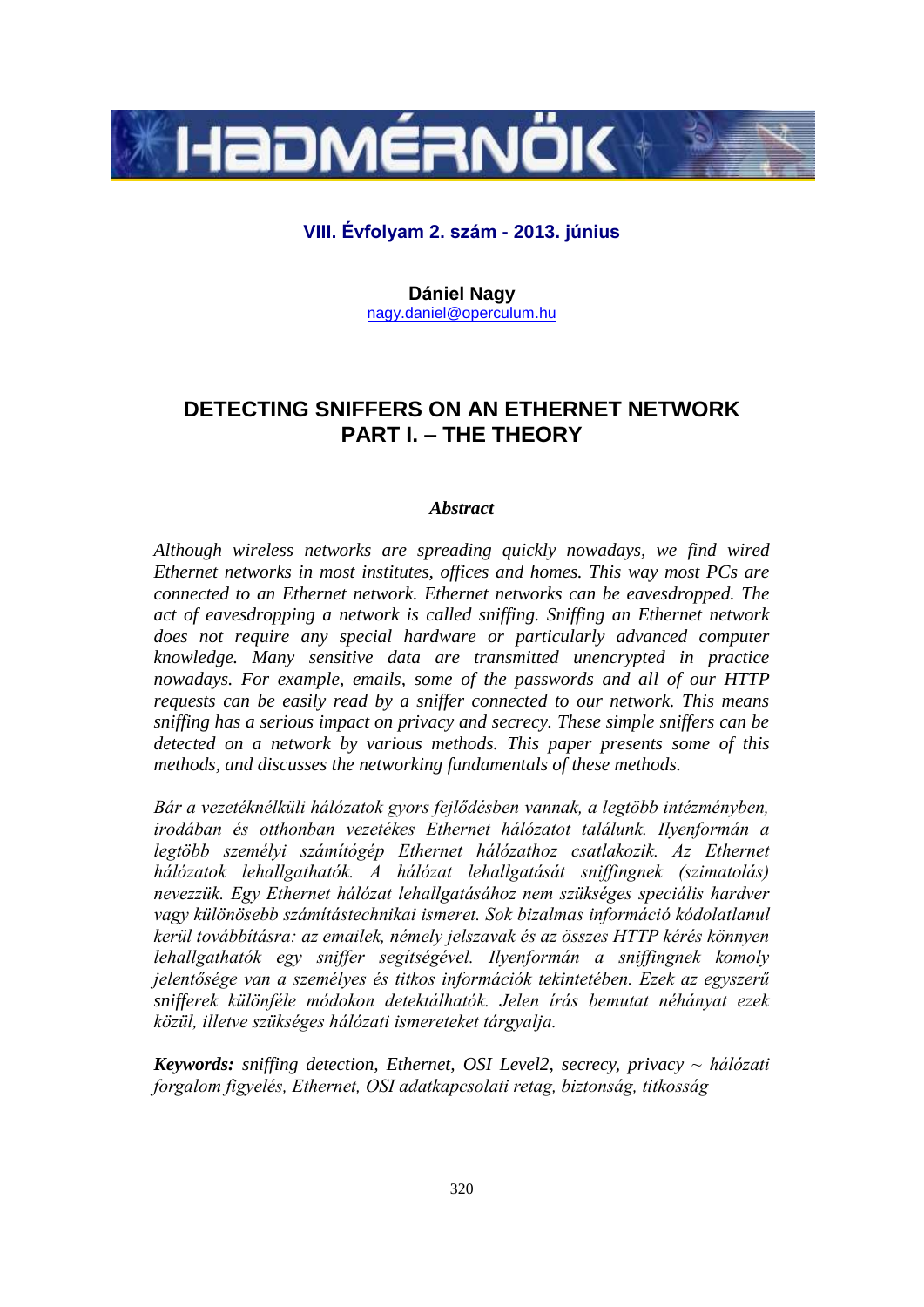# **THE STRUCTURE OF THIS DOCUMENT**

This document is divided in two parts.

The *first part* discusses the topic-relevant aspects of Ethernet and Internet Protocol, Ethernet medium, certain header fields, ARP, ICMP, MAC, IP, and how these protocols are encapsulated into each other. Knowledge of this is important to understand sniffing and sniffing detection. Based on the aboves, sniffing methods on an Ethernet network and methods for the detection of these sniffing hosts are discussed.

The *second part* presents the experiments I performed, to put the theory in practice. The experiments were done with a software tool developed by myself for this purpose. The tool is called *mySnifferDetector*, which is a text-mode C++ application, running on Linux. The tool is capable of sending out specially modified Ethernet frames (forged frames) and listens for the replies on the network.

# **INTRODUCTION**

On an Ethernet network a host normally processes only the messages which are addressed to it. On a shared medium all hosts can 'hear' all the traffic, so it is the task and responsibility of every host to process only the messages that are sent to that particular host. In a switched environment this is different, the switch also ensures that only the destination receives a frame, and the other hosts do not.

On the other hand, for several reasons, one might be interested in processing messages intended to others. One of the most common reasons is network debugging. If an administrator of a network experiences some problem with his network, he might want to investigate the reason. In order to do that, he would be interested in all of the traffic on the network. He will start a network analyzer tool which will make that host catch all the traffic on the network. Then he will examine the messages and look for the possible problems he is interested in. Obviously, to be able to undertake such an examination the software tool must make it possible to receive all the traffic on that network segment. This is called sniffing, but a sniffing with a justifiable and legal purpose. However not only network administrators with a good intention are able to set up a sniffer on a network. The purpose of sniffing can be malicious, by eavesdropping network traffic to get access to confidential or private data. The problem is that a sniffing host is normally unnoticed on a network. This is why a special program, a *sniffer detector* shall be used to identify the normally unnoticed, malicious sniffers.

One of the main objectives of this paper is to investigate what methods can be used to detect a sniffer. Although the knowledge of Ethernet and Internet Protocol can be considered as a basic for the intended reader, I found it useful to describe the relevant parts of these protocols to make the understanding of sniffer detecting easier. Sniffing and sniffing detection could grow to be a very broad topic, which is why I used the following restrictions in my research :

- I considered only simple PCs, with ordinary Ethernet cards as a sniffer or a sniffer detector. All special hardwares, and PCs with special hardware were not considered.
- I considered only user space sniffers and sniffer detectors. All modified kernel, and special purpose built kernel modules were not considered.
- Sniffing and sniffing detection is considered only in Ethernet 802.3 (V2) environment.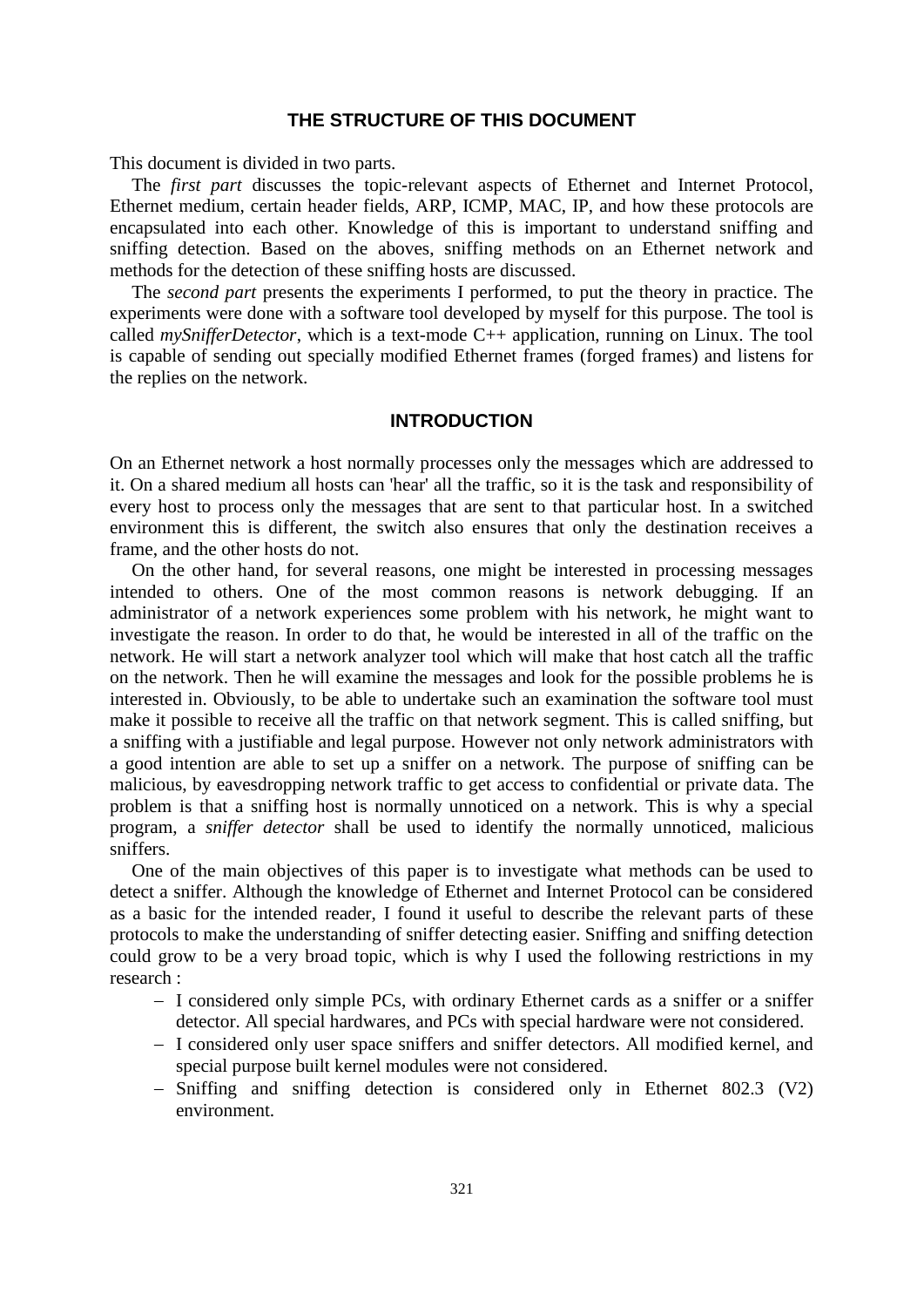## **ETHERNET**

# **Shared medium**

10BASE2 was not the first implementation of Ethernet, but it was the most widespread. The medium itself is (was) a coax cable, with a maximum length of 185 meters. Every host's NIC (Network Interface Card) has a BNC connector with a T plug on it. This plug enables the host to connect the cable, while maintaining the electric continuity of the cable. The cable is terminated by 50Ohm resistors at both ends. [1]



**1. Figure.** 10BASE2 network [17]

This network type makes it easy to understand the concept of shared medium just by looking at the topology. All network hosts transmit to the same medium, and all hosts receive every transmission. There is no central device which would take care of forwarding the messages to the right host. The hosts themselves need to filter the network traffic to process only those messages which were sent to them.

According to Spurgeon (2000) [2] 'Ethernet uses a broadcast delivery mechanism, in which each frame that is transmitted is heard by every station. While this may seem inefficient, the advantage is that putting the address-matching intelligence in the interface of each station allows the physical medium to be kept as simple as possible. On an Ethernet LAN, all that the physical signaling and media system has to do is see that the bits are accurately transmitted to every station; the Ethernet interface in the station does the rest of the work.'

Since all NICs use the same medium when they want to send data, first they check the medium whether there is another transmission ongoing. If there is, they will back off, if there is not they will start to transmit. Despite this precaution, it may happen that two stations somehow try to transmit at the same time. Should this happen, something that is the mix of the two transmissions will be on the medium, which will make no sense. This event is called a collision, and must be detected. Detection is done by the NICs themselves. While transmitting, the NIC senses the channel, and if it finds that there is another signal on the medium, not only the one that was sent by itself, it will send a jam-signal after which it will back off. The process is somewhat more complicated than this, but for now it is sufficient that Ethernet uses CSMA/CD, which means Carrier Sense Multiple Access with Collision Detection. The CSMA/CD protocol makes it sure that in a specific period of time there is only one message on the medium, and all the NICs can access the medium with fair access. (*Spurgeon, 2000)[2]*

The twisted-pair network topology is different. Every NIC connects to a central device. This central device may or may not examine and process the traffic. Normally the device which just forwards every transmission from every port to every port is called a *HUB*. When a HUB is used in a twisted-pair Ethernet network it is still a shared medium like 10BASE2, and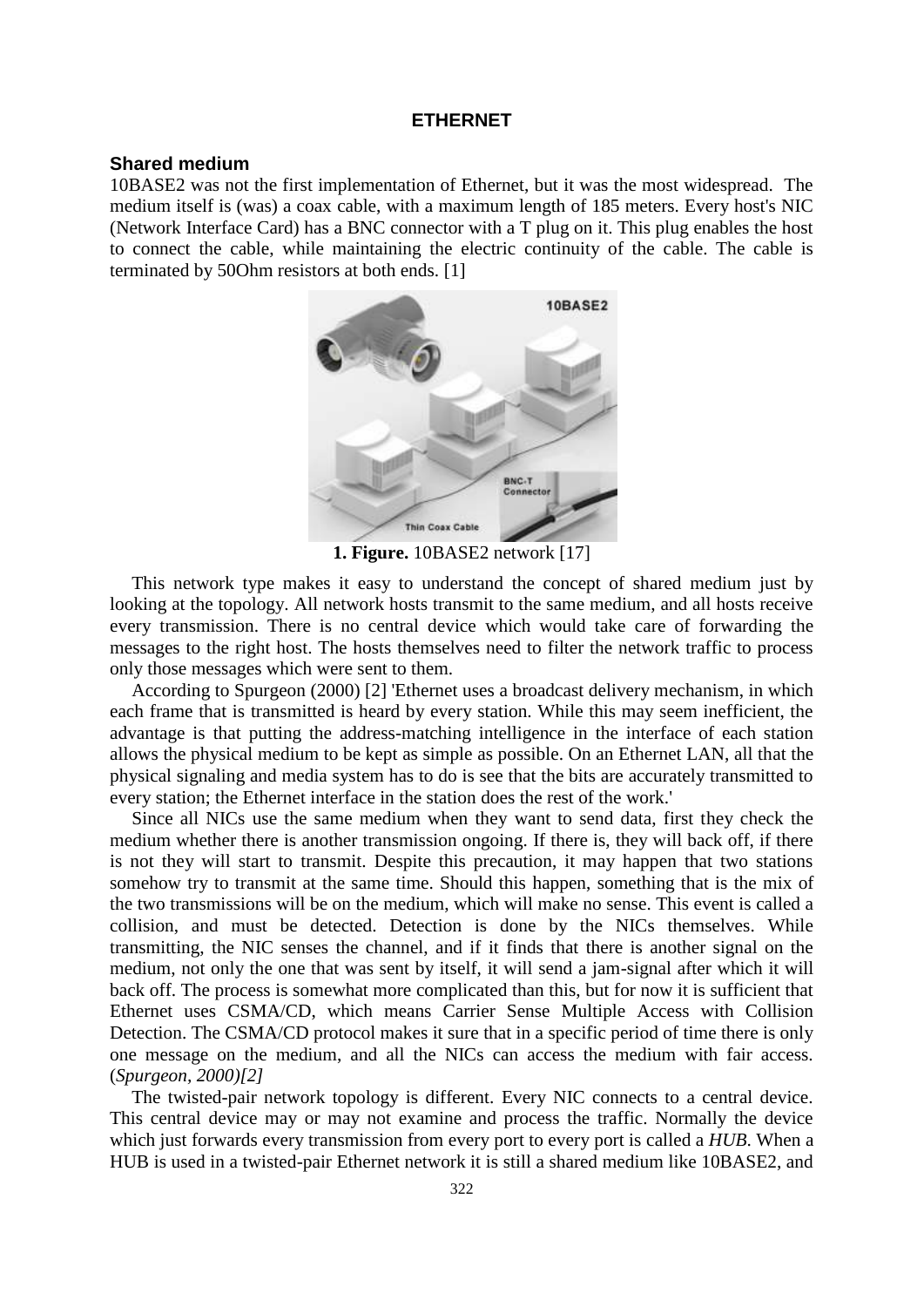despite the significant differences in the structure of the network, the working principle is the same.



**2. Figure.** 10BASET network [17]

If this central device has built-in intelligence, it examines the destination address of every Ethernet frame it receives, and then forwards to the port where the destination is connected, in this case this device is called a *switch*.

Sniffing can be easily done in a shared medium environment, but it is also possible in a switched environment.

## **Ethernet frame**

A transmission unit on the Ethernet network is called a frame. The Ethernet header is quite simple. It contains the destination address, the source address, the type of the payload and a CRC. Two possible values in the type field will be crucial in this paper. 0x0806 which indicates that the payload is an IP packet, and 0x0806 which indicates that the payload is an ARP packet. (Infocellar, n.d.) [3]

| Destination Source MAC Frame type Data              |  | I CRC    |
|-----------------------------------------------------|--|----------|
| MAC Address Address (IP, ARP) (46 to                |  | Checksum |
| (6 bytes) (6 bytes) (2 bytes) 1500 bytes) (4 bytes) |  |          |

**3. Figure.** Header of an Ethernet 802.3 v2 frame (Ethernet II, DIX) [3]

The address in the Ethernet frame is the hardware address of course, which is detailed in the following section.

In case most of the techniques which utilizes forged frames, this destination address field plays a *very* important part.

#### **Addressing**

According to Graham (2000)[4] The Ethernet MAC address is a 48 bit number. This number is broken down into two halves, the first 24-bits identify the vendor of the Ethernet board, the second 24-bits is a serial number assigned by the vendor. This guarantees that no two Ethernet cards have the same MAC address (unless the vendor fouls up). Duplicate address would cause problems, so uniqueness is very important. This 24-bit number is called the OUI ("Organizationally Unique Identifier").

However, the OUI is really only 22-bits long, two of the bits in that field are used for other purposes. One bit indicates if the address is a "broadcast/multicast" address, the other bit indicates if the adapter has been reassigned a "locally administered address" (where a network administrator reassigns the MAC address to fit some local policy).'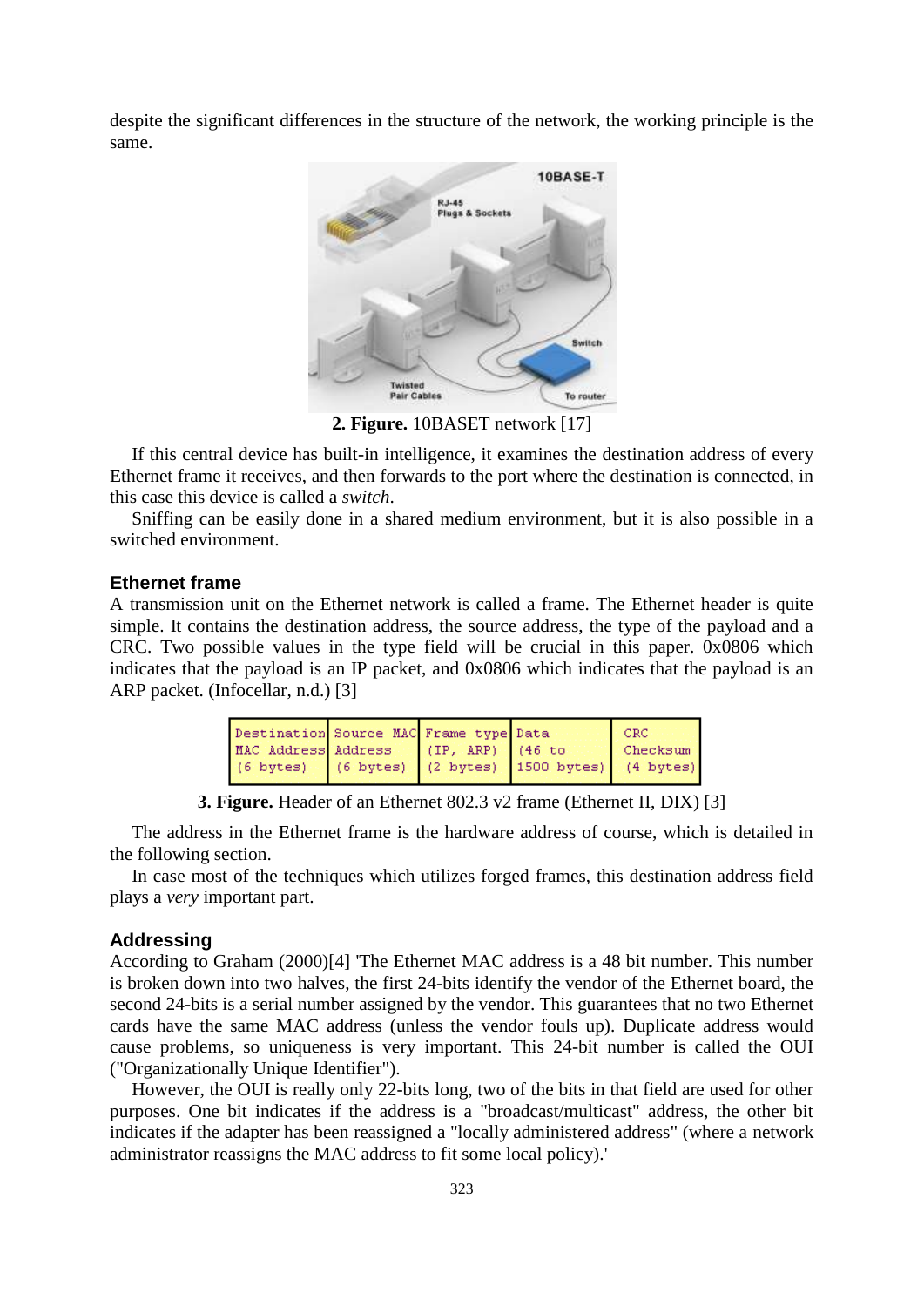The destination addresses can be organized into types, this is shown in the table below.

| <b>MAC Type</b>      | <b>Address range</b>           |
|----------------------|--------------------------------|
|                      | *()_**_**_**_**_**             |
|                      | *4_**_**_**_**_**              |
| Globally Unique      | *8_**_**_**_**_**              |
|                      | *('_**_**_**_**_**             |
|                      | *2_**_**_**_**_**              |
|                      | *6-**-**-**-**-**              |
| Locally Administered | * A_**_**_**_**_**             |
|                      | *F_**_**_**_**_**              |
|                      | *1_**_**_**_**_**              |
|                      | *3_**_**_**_**_**              |
|                      | *5_**_**_**_**_**              |
|                      | *7_**_**_**_**_**              |
| Multicast            | *0_**_**_**_**_**              |
|                      | *B_**_**_**_**_**              |
|                      | *D_**_**_**_**_**              |
|                      | *F_**_**_**_**_**              |
|                      | Note: except broadcast address |
| <b>Broadcast</b>     | FF-FF-FF-FF-FF-FF              |

**1. table.** MAC address range [5]

When a NIC receives a frame the first thing it does is it checks the target address (the first six bytes of the frame). If the target address is its own MAC address, or the target address is a multicast or a broadcast address it will generate an interrupt. In turn the networking program of the operating system will read the frame from the buffer to process it. If the NIC considers that it is not the destination of that frame, it simply drops is. (Spurgeon, 2000) [2]

As it can be seen from the table, there is an important bit in the MAC address, called the multicast bit. This bit is the last bit of the most significant byte (in host byte order). To put it into other words, if the first byte is odd, then this address is a multicast MAC address. When IP is over Ethernet the MAC addresses 01:00:0E:\*\*:\*\*:\*\* are assigned to IP multicast addresses.

Destination MAC addresses play a very important role in sniffer detection. The basic principle of the implemented sniffer detector methods is to send out an Ethernet frame with a *fake destination MAC address* in it.

## **INTERNET PROTOCOL**

As it was written above, presenting Internet Protocol is beyond the scope of this document, and the intended reader is likely to have this knowledge. Nevertheless, it is necessary here to point out the parts which are needed for understanding sniffing detectors.

IPv4 is the dominant protocol for the Internet and on Ethernet networks as well. Although IPv6 exists, at the time of writing of this paper its use in practice is relatively rare compared to IPv4. Therefore, by the term IP in this document I always refer to IPv4.

IP's main goal is to establish a logical addressing structure over the link layer, identify hosts on the network by these addresses (IP addresses) and deliver chunks of information called packets between these hosts. (It might be important to note here, that sometimes the expression 'datagram' is used for IP packets as well. It seems that the literature and recommendations are not consistent on this topic. According to tcpipguide.com [6] the term 'packet' will be used for IP throughout this document.)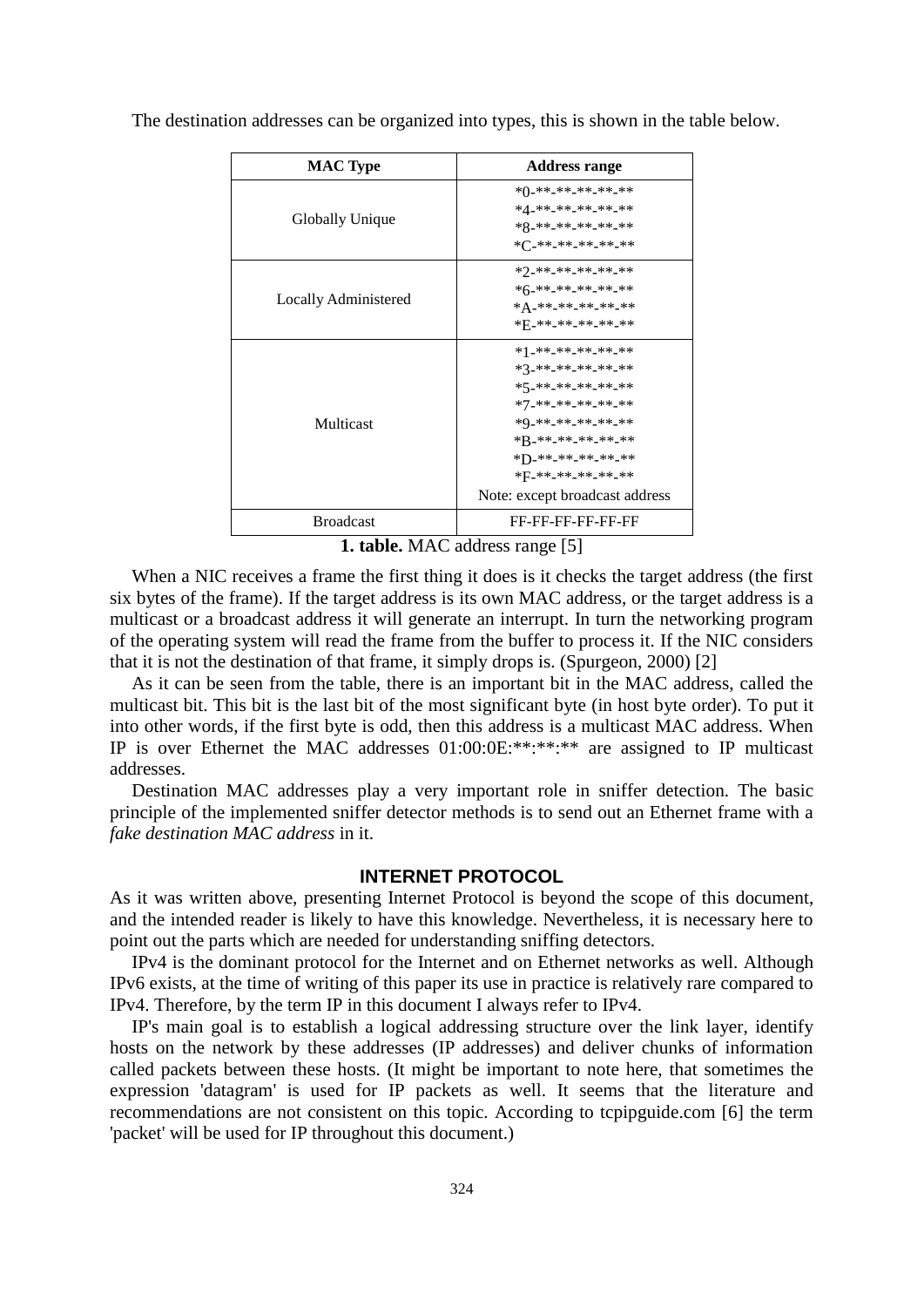## **IP addressing**

On an IP network every node has (at least) one IP address. The IP addresses are logical addresses, they are set or assigned at software level. The IPv4 addresses comprise of four bytes. The IP packet may travel through various network nodes, on different physical mediums and different physical addresses. The sender and receiver application do not need to know these details, all they use is the IP address when addressing each other.

# **IP header**

Every IP packet has a header section which contains administrative information about that packet. After the header comes the payload part, which is the actual data the IP packet carries. The figure below and a shortened explanation summarizes the structure of an IP packet by *Casad (2011) [7].*



**2. table.** IP header [7]

# **Encapsulation**

After the IP header comes the payload, the actual data that is sent by that IP packet. The payload can theoretically be more than the maximum payload size of an IP packet which is 64 kbytes minus the header size. If the data is bigger than the actual maximum IP data payload size, the data will be divided into chunks, and will be transported in more IP packets.

It is rare for applications to exchange data directly in IP packets. Because of the lowlevelness of IP, there is no port facility (the operating system doesn't know to which application should the data be forwarded), there is no error checking (packets can be simply lost) and packets can arrive not in the order they were sent. To overcome problems like these, higher level protocols are used and this higher level protocol (typically TCP or UDP) is put in the payload part of the IP packet. This is called encapsulation.

For detecting sniffers with the two methods presented in this document we don't need to concentrate on the fact that data might be chopped into more parts and put into numerous IP packets. We deal with ICMP echo request-reply pairs and ARP request-reply pairs. Furthermore, in this paper levels higher than the network level are irrelevant, so TCP will not be an issue here either.

In this document, two kinds of packets are dealt with: ICMP echo and ARP. They are significantly different. ICMP protocol is encapsulated into a normal IP packet. By this characteristic it is similar to the TCP packet, but ICMP is considered as a network layer functionality. While transmitting an ICMP packet the ethertype in an Ethernet frame will be '0x0800' which means IP, since ICMP packet is an IP packet as long as Ethernet is concerned.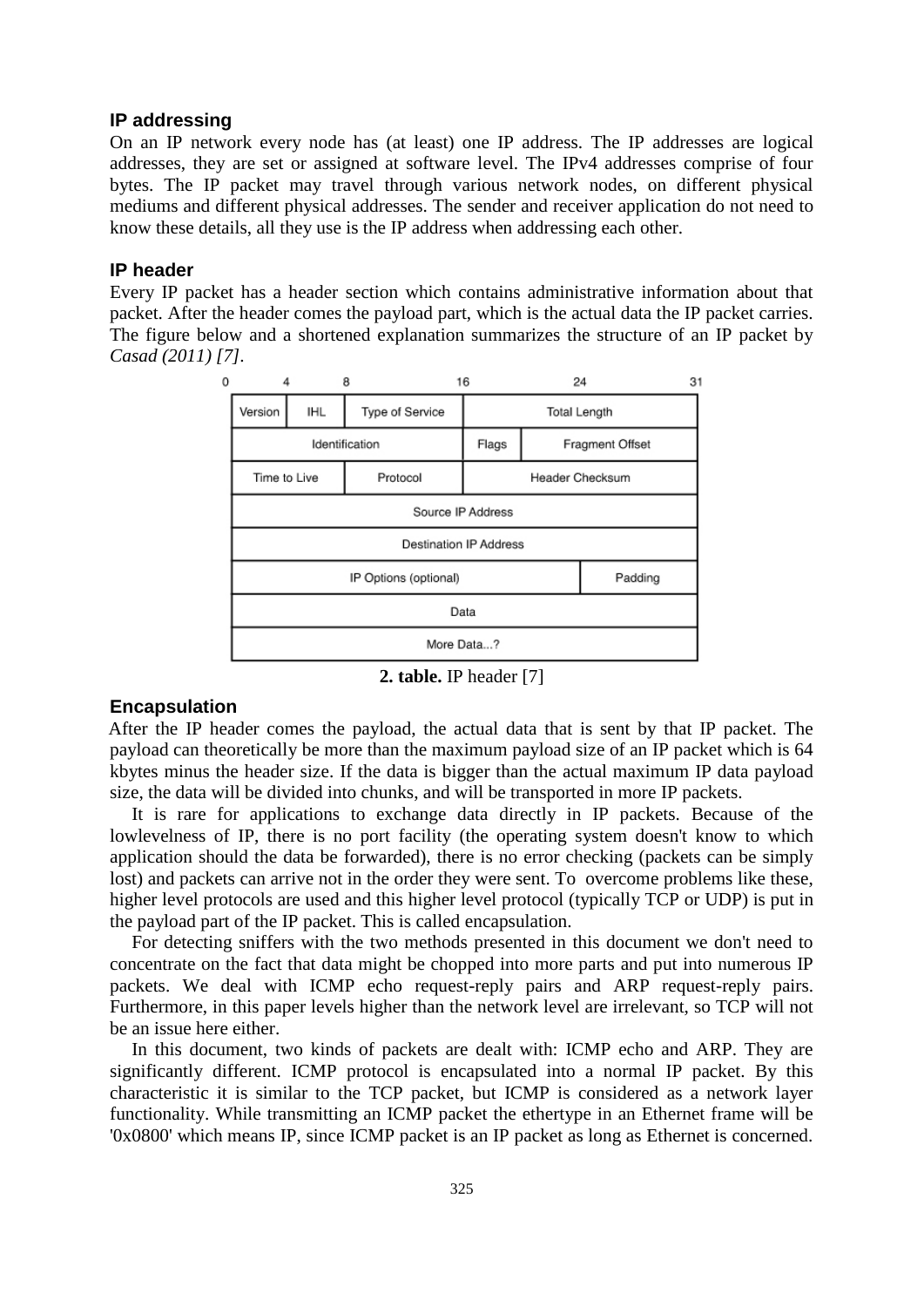The value of the 'protocol' filed in the IP header will indicate that we deal with an ICMP packet.

ARP packet on the other hand is different. ARP has its own header, and does not need an IP header. An ARP packet is encapsulated directly into the payload of an Ethernet frame. In accordance with this, when transmitting an ARP packet, the ethertype is set to '0x0806' in the Ethernet header which indicates that the payload is an ARP packet. (Spurgeon, 2000) [2]

Why is this so? *Because ICMP is IP specific, but ARP is not.* ARP must work with networking protocols other than IP as well, so it must not have IP specific solution built into it in order to work.

## **ICMP PROTOCOL**

ICMP stands for Internet Control Message Protocol defined in RFC792. It is not used for data exchange between applications, but rather for hosts to inform each other if there is some problem with the transmission. Although ICMP is encapsulated in IP packets (like TCP or UDP), regarding its functionality it is considered as an Internet layer protocol like IP itself. ICMP header starts right after the IP header (as if it was be the payload of the IP packet).

The ICMP header is rather simple. Its first two bytes determine a type and a code, then comes a two-byte-long checksum. The next four bytes may contain ICMP type specific information. In the case of an echo request, it is an identifier and sequence number. These fields are used by ping application implementations in various ways.



**4. Figure.** ICMP echo reply packet [8]

When a host receives an echo request ICMP packet it will reply to it with an echo reply ICMP packet. This pair of ICMP packets is the well know *ping*. What will be important as for as sniffing is concerned is that ping is an IP level functionality.

#### **ARP PROTOCOL**

The address resolution protocol is used to map IP addresses and MAC addresses together. The principle is quite simple. When the kernel has an IP packet to send, it must construct an Ethernet frame to encapsulate that IP packet in it. The payload part of the Ethernet frame will be the whole IP packet itself. Filling out the source field of the Ethernet frame is easy, since it is the MAC address of the machine from which the packet is being sent. Now the kernel has to find out the MAC address of the computer by the given IP address.

If the kernel does not know the MAC address for an IP address, it constructs an APR packet to ask it on the network. The ARP packet could be verbalized as "who has IP 192.168.1.4" (in case we look for the MAC address of the host identified by IP address 192.168.1.4), and this question is then sent out to the broadcast MAC address. As it was sent to the broadcast address, all computers will receive it, and switches will forward it to all ports. When a computer receives an ARP request packet which contains its own IP address, it will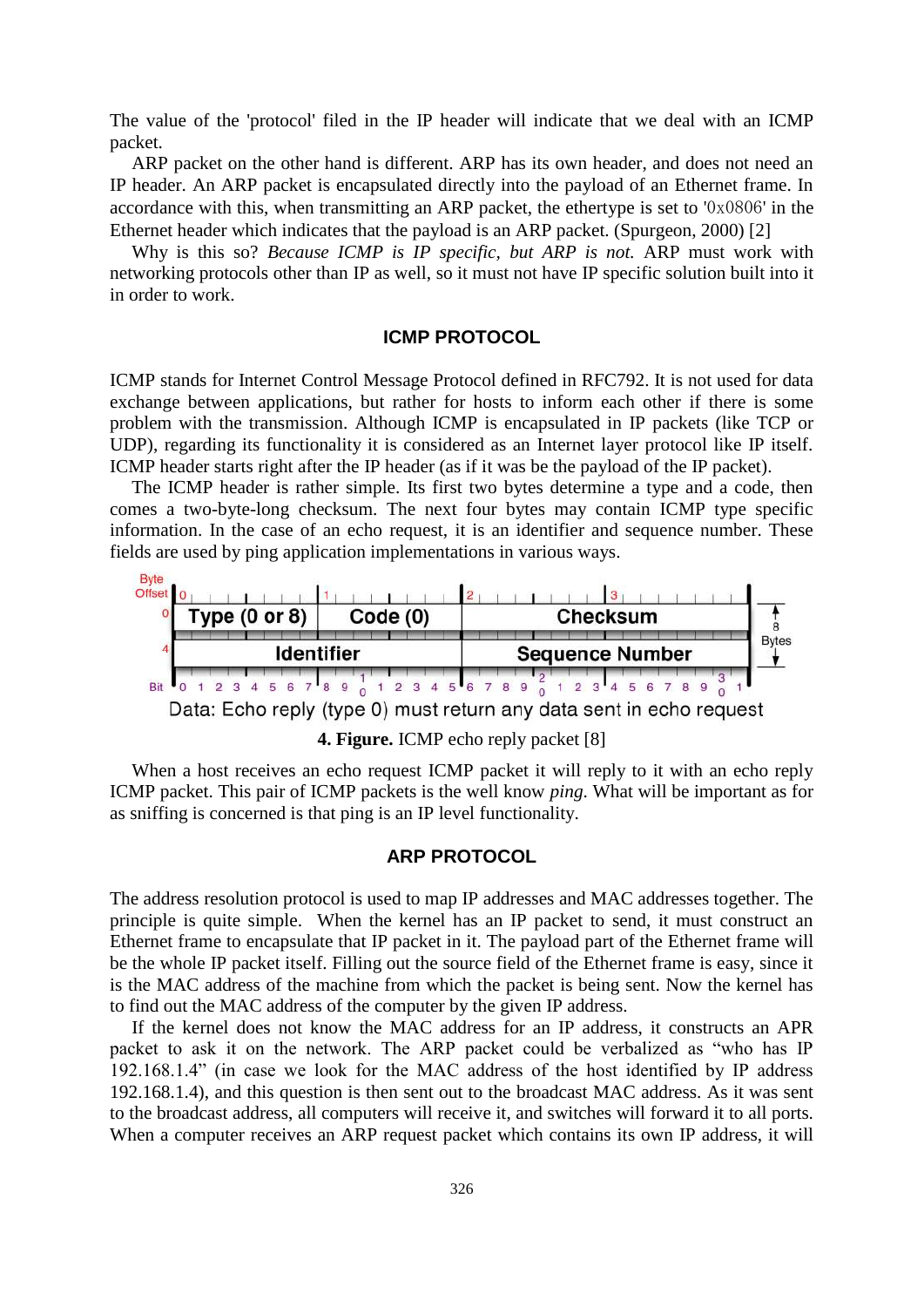respond to it by the ARP reply message. This message is basically contains an IP address and the corresponding MAC address. (Spurgeon, 2000) [2]

|               | Internet Protocol (IPv4) over Ethernet ARP packet         |                       |  |  |
|---------------|-----------------------------------------------------------|-----------------------|--|--|
| bit<br>offset | $0 - 7$                                                   | $8 - 15$              |  |  |
| $\Omega$      | Hardware type (HTYPE)                                     |                       |  |  |
| 16            |                                                           | Protocol type (PTYPE) |  |  |
| 32            | Hardware address length Protocol address length<br>(HLEN) | (PLEN)                |  |  |
| 48            | Operation (OPER)                                          |                       |  |  |
| 64            | Sender hardware address (SHA) (first 16 bits)             |                       |  |  |
| 80            | (next 16 bits)                                            |                       |  |  |
| 96            | (last 16 bits)                                            |                       |  |  |
| 112           | Sender protocol address (SPA) (first 16 bits)             |                       |  |  |
| 128           | (last 16 bits)                                            |                       |  |  |
| 144           | Target hardware address (THA) (first 16 bits)             |                       |  |  |
| 160           | (next 16 bits)                                            |                       |  |  |
| 176           | (last 16 bits)                                            |                       |  |  |
| 192           | Target protocol address (TPA) (first 16 bits)             |                       |  |  |
| 208           | (last 16 bits)                                            |                       |  |  |

**5. Figure.** ARP packet [9]

# **SNIFFING**

## **Promiscuous mode**

As it was written in above, on a shared medium network all hosts receive all the traffic sent to the network, and it is the host's task and responsibility to filter out the messages of its own. What does sniffing mean in such a context?

The NIC itself decides if a frame is addressed to it, and only if it finds this to be the case will the frame be forwarded to the operating system. When the NIC is set into another operating mode, called 'promiscuous' mode by its driver we talk about sniffing. A NIC which is set to promiscuous mode will forward all the received Ethernet frames to the operating system. This way every frame will be processed by the operating system, not only the ones which are meant to be sent to that host, so promiscuous mode is essential for sniffing. Without promiscuous mode, the NIC itself drops the frames with other destination addresses, so the user level application would not have a chance to listen to network traffic between other hosts.

The network program of the kernel also performs filtering, and drops frames with inappropriate addresses. So we have a so-called hardware filtering done by the NIC itself and a higher level filtering, or so called software filtering by the kernel. According to Mumatz & Yasir (2008) [10], software filtering is varied by kernel to kernel so different operating systems and even different kernel versions may act differently regarding this matter. This is an important issue regarding the working principles of sniffer a detector.

*Sniffing can be defined as a case when a user space application receives and processes frames sent to other host(s) on the network.* 

Why can sniffing be malicious? Every data that is sent or received by a host in plain text can be read. Some examples: By reading the HTTP request messages we can track what web pages a host visits. Telnet, POP3 and FTP passwords and logins are in plain text, so if a host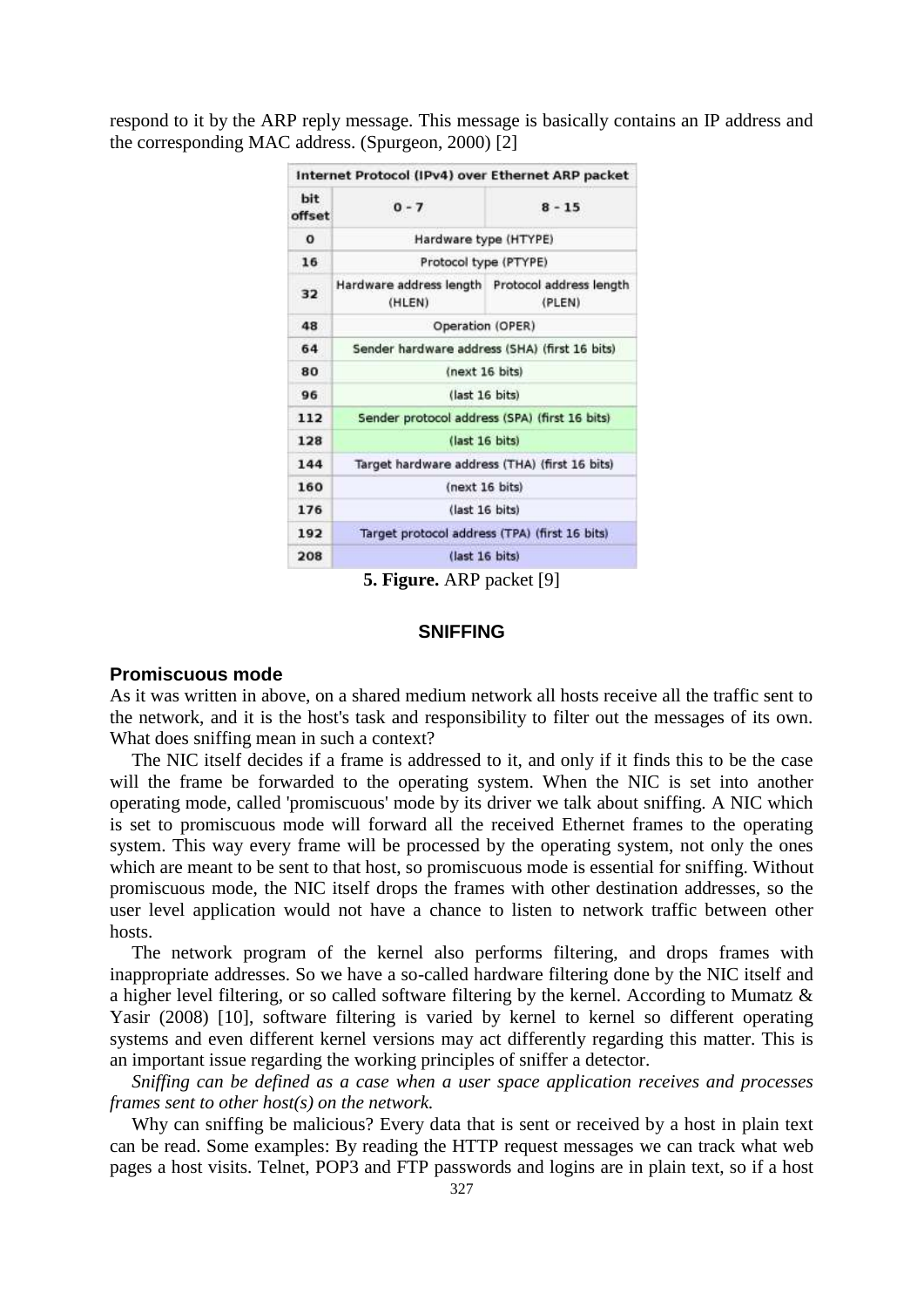logs on to any of these services we can get the login instantly. Normally, emails are not encrypted, so every time a host downloads emails we can simply read them. These are just a few examples, but it is clearly shown that sniffing has a huge impact on privacy and secrecy on the network.

## **Types of sniffers**

Before we step further, it is time to establish categories regarding sniffing.

Mumatz & Yasir (2008) [10] create two categories. We talk about *passive sniffing* when the sniffing host just 'listens'. I found this a somewhat misleading name and explanation. Passive in terms of sniffing does not necessarily mean the host does not send any replies to the network, or its presence is unnoticeable. For example it may transmit, and typically it updates its ARP cache. Passive sniffing means that the sniffer does not alter the networking environment.

*Active sniffing* on the other hand refers to cases when the sniffing host somehow alters the networking environment to catch messages that would not normally reach it.

As an example for the above, let us imagine that someone sits next to a table in a restaurant to overhear the conversation at another table. He still can be seen, emits heat and sometimes calls for the waiter. This can be an analogue for passive sniffing. In the restaurant example if the sniffer moves tables and chairs to get closer to the conversation that is active sniffing.

The above also means that passive sniffing is normally associated with shared medium Ethernet, and active sniffing is normally associated with switched Ethernet networking environment. In a switched environment traffic from A to B only flows between A and the switch and B and the switch, so the sniffer needs to modify the networking environment to physically receive the packets.

Susid (2004) [11] uses two further categories. A *standalone* sniffer is a device with a purpose of sniffing and nothing else. It might be a PC with special software and/or hardware. Only a standalone sniffer can be made absolutely passive. With modified kernel and/or hardware a standalone sniffer will not generate any traffic on the network.

A *non-standalone* sniffer is a sniffer application that runs on a PC which is normally connected to the network with some other purpose. It runs a user space sniffer program. The operating system, as well as other user space applications run on this PC.

#### **Sniffing on shared medium**

So passive sniffing merely means a host with its NIC set into promiscuous mode. In practice, this means simply connecting a PC to the network to be sniffed, and starting a packet analyzer (e.g. Wireshark [16]) on it.

## **Methods for sniffing on switched network**

For sniffing in a switched environment it is not enough just to set the NIC into promiscuous mode, since the switch will only forward Ethernet frames to the destination.

# **ARP Spoofing/Poisoning**

According to Sumit [12] "We have explained earlier how ARP is used to obtain the MAC address of the destination machine with which we wish to communicate. The ARP is stateless, you can send an ARP reply even if one has not been asked for and such a reply will be accepted. Ideally when you want to sniff the traffic originating from machine Venus, you can ARP Spoof the gateway of the network. The ARP cache of Venus will now have a wrong entry for the gateway and is said to be poisoned. This way all the traffic destined for the gateway will pass through your machine. Another trick that can be used is to poison a hosts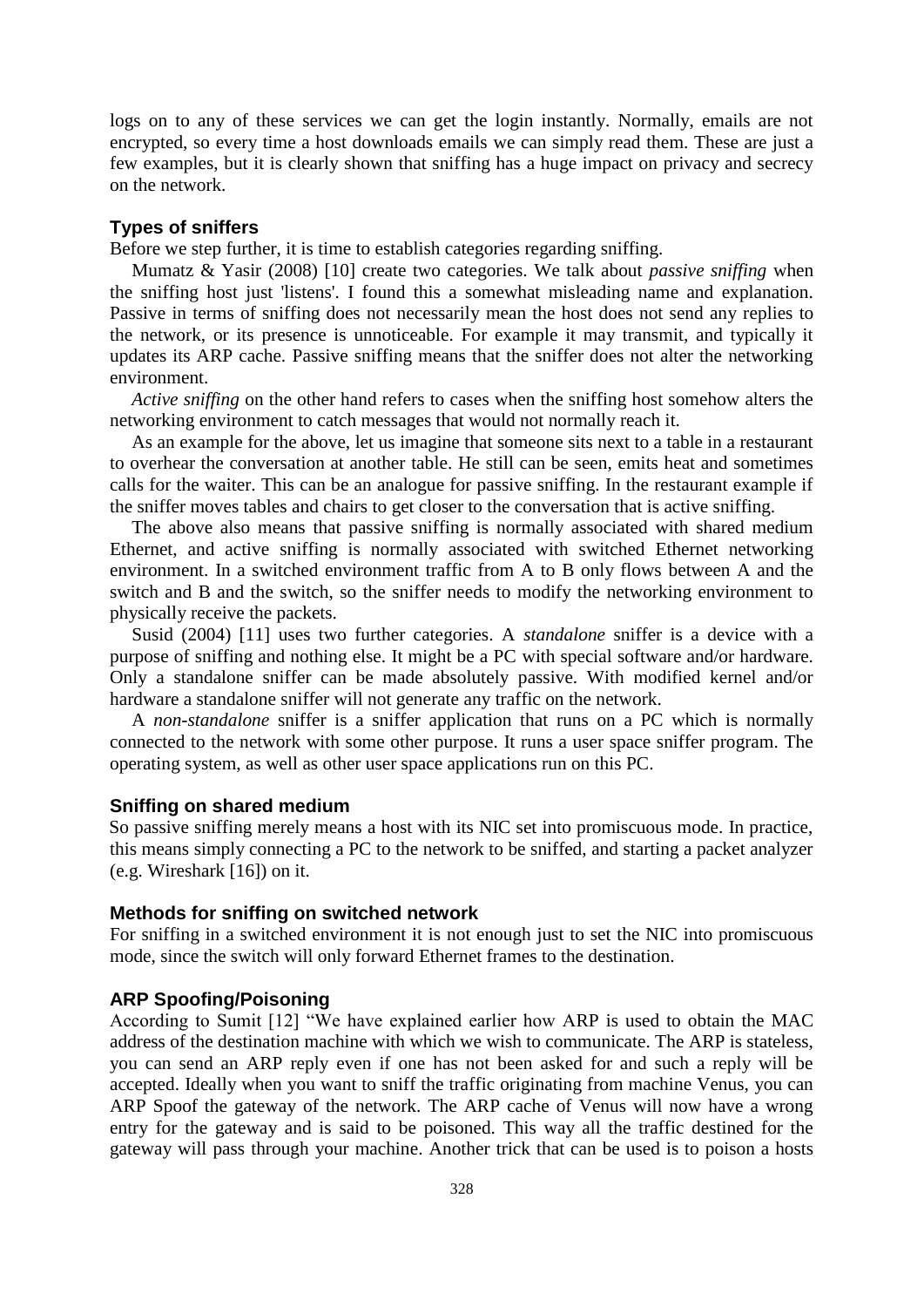ARP cache by setting the gateway's MAC address to FF:FF:FF:FF:FF:FF (also known as the broadcast MAC).

Note: This way you can sniff the traffic from the target machine to the gateway, but not the traffic from the gateway to the target machine. In order to do that, you will need to poison the ARP cache of the gateway too. Given the importance of the gateway machines, quite a few administrators often install programs like arp-watch to detect such malicious activities. Hence trying to poison the gateway might be risky.

## **MAC flooding**

Wireshark Wiki [16] writes "Switches keep a translation table that maps various MAC addresses to the physical ports on the switch. As a result of this it can intelligently route packets from one host to another. The switch has a limited memory for this work. MAC flooding makes use of this limitation to bombard the switch with fake MAC addresses till the switch can't keep up. The switch then enters into what is known as a "failopen mode" wherein it starts acting as a hub by broadcasting packets to all the machines on the network. Once that happens sniffing can be performed easily."

# **SNIFFER DETECTION METHODS**

Since we can not tell what a host does with the packets it receives (reads and analyses them or drops them), we qualify a host as a sniffing host, if we found its NIC in promiscuous mode, and/or we found that the host alters the network in some way to route packets to itself. These two circumstances normally do not occur in a network, so if we find this, we have a good reason to suspect the presence of the act of malicious sniffing.

Therefore detecting sniffers can be approached from two directions. One way is to find a NIC in promiscuous mode, another is to find out whether a host has altered the network.

We classified sniffers either as active or passive sniffers. Passive sniffers work on shared mediums and do not work in switched environments. In this paper work the terms 'sniffer' and a 'host with its NIC in promiscuous mode' are equal.

## **Host based detection**

We refer to 'host based detection', when we have access to a PC, and we are able to check the presence of sniffer applications on it. This can be done by checking if the NIC is in promiscuous mode, and by browsing log files. With network based detection methods we do not have access to the PCs, and we perform the sniffer detection through the network. This paper focuses on network-based detection.

For an example, with the following command line parameters, I list the interface attributes of my desktop PC. First the interface is not in promiscuous mode. Then I set it to promiscuous mode, and list again. I marked the change with red.

```
root@bubugep:~# ifconfig
eth1 Link encap:Ethernet HWaddr 00:26:18:0c:c1:d8 
           inet addr:192.168.1.5 Bcast:192.168.1.255 Mask:255.255.255.0
           inet6 addr: fe80::226:18ff:fe0c:c1d8/64 Scope:Link
          UP BROADCAST RUNNING MULTICAST MTU:1500 Metric:1
          RX packets:6689606 errors:0 dropped:0 overruns:0 frame:0
          TX packets:4542657 errors:30858 dropped:0 overruns:0 carrier:0
          collisions:0 txqueuelen:1000 
          RX bytes:7666707634 (7.1 GiB) TX bytes:1052889847 (1004.1 MiB)
          Interrupt:41 Base address:0xe000 
lo Link encap:Local Loopback 
          inet addr:127.0.0.1 Mask:255.0.0.0
           inet6 addr: ::1/128 Scope:Host
```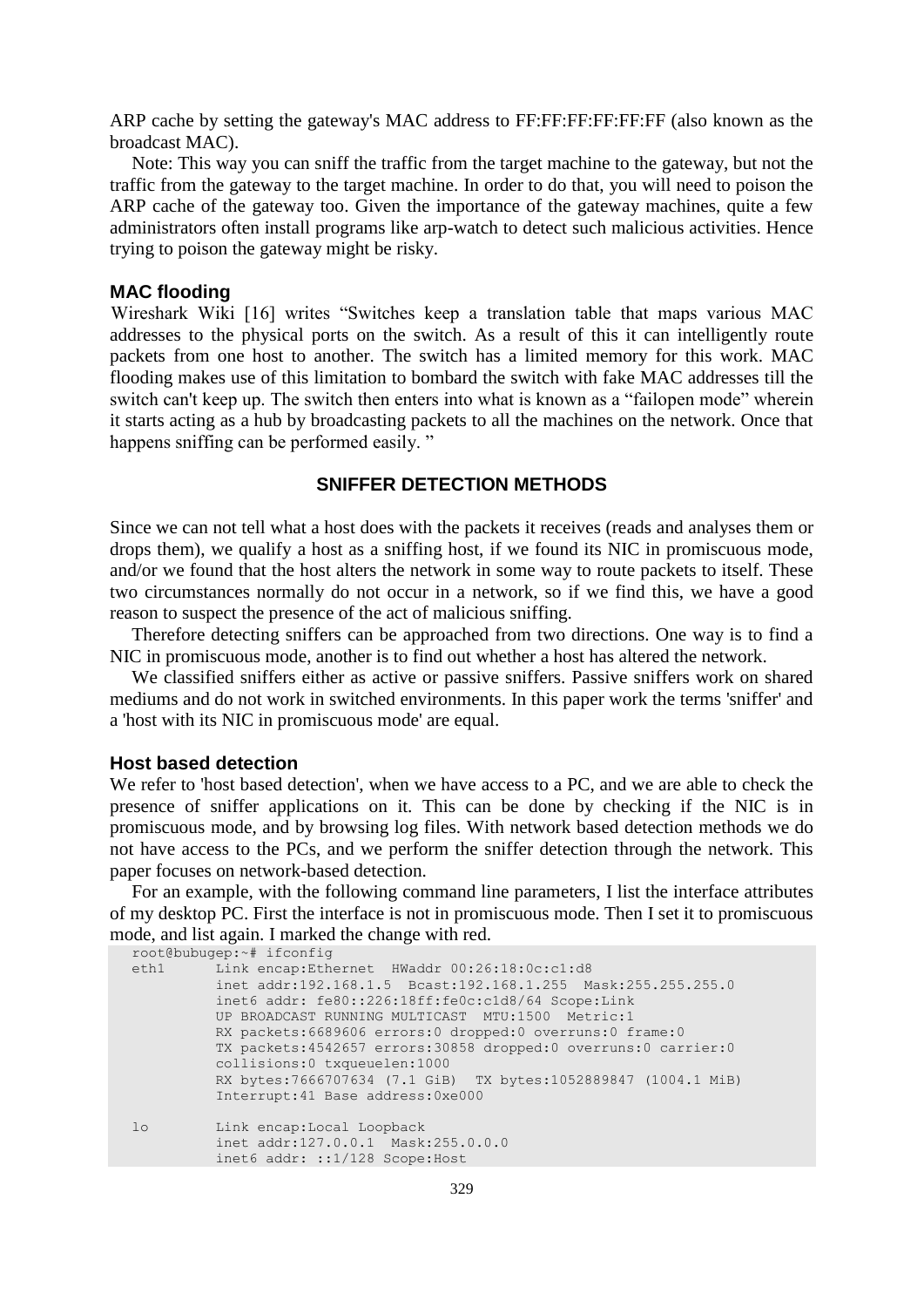```
 UP LOOPBACK RUNNING MTU:16436 Metric:1
           RX packets:12390 errors:0 dropped:0 overruns:0 frame:0
           TX packets:12390 errors:0 dropped:0 overruns:0 carrier:0
           collisions:0 txqueuelen:0 
           RX bytes:501687 (489.9 KiB) TX bytes:501687 (489.9 KiB)
root@bubugep:~# ifconfig eth1 promisc
root@bubugep:~# ifconfig
eth1 Link encap:Ethernet HWaddr 00:26:18:0c:c1:d8 
           inet addr:192.168.1.5 Bcast:192.168.1.255 Mask:255.255.255.0
          inet6 addr: fe80::226:18ff:fe0c:c1d8/64 Scope:Link
          UP BROADCAST RUNNING PROMISC MULTICAST MTU:1500 Metric:1
          RX packets:6689615 errors:0 dropped:0 overruns:0 frame:0
          TX packets:4542668 errors:30858 dropped:0 overruns:0 carrier:0
           collisions:0 txqueuelen:1000 
          RX bytes:7666709150 (7.1 GiB) TX bytes:1052891136 (1004.1 MiB)
          Interrupt:41 Base address:0xe000 
lo Link encap:Local Loopback 
           inet addr:127.0.0.1 Mask:255.0.0.0
           inet6 addr: ::1/128 Scope:Host
          UP LOOPBACK RUNNING MTU:16436 Metric:1
          RX packets:12390 errors:0 dropped:0 overruns:0 frame:0
          TX packets:12390 errors:0 dropped:0 overruns:0 carrier:0
           collisions:0 txqueuelen:0 
           RX bytes:501687 (489.9 KiB) TX bytes:501687 (489.9 KiB)
root@bubugep:~#
```
# **NETWORK BASED DETECTION METHODS**

## **Ping method**

Ping is an ICMP echo request/echo reply packet pair. If the networking program of a host operating system receives an echo request, it replies to it with an echo reply packet. When we ping a host with a ping application, we normally just give the destination IP address. The assembly of the ICMP packet and the Ethernet frame will be handled by the operating system. Normally the destination address of the Ethernet frame that encapsulates the ICMP packet determined by the ARP protocol. This ensures that the frame the echo request travels in will have its MAC address and IP address consistent, and ultimately the Ethernet frame will travel to the host that we want to ping.

Promiscuous hosts are not concerned with MAC addresses. The NIC will forward every Ethernet frame to the operating system. The NIC will check neither the destination address field of the frame, nor the content. This means that all echo request ICMP packets will be forwarded to the operating system, regardless of the Ethernet destination field of that request.

The ping method, as sniffer detection method can be summarized as this: Create a ping packet with the suspected host's IP address, and put it into an Ethernet frame, that has some non-existent destination address, and then wait for replies.

In order to do that, we forge an Ethernet frame with mismatching MAC address and IP address. We do not rely on ARP, we forge our own Ethernet frame in our way. If the NIC is in promiscuous mode, it will not filter out this frame and it will pass the payload to the operating system. From the operating system's perspective this is a normal ICMP echo request packet with the its IP address, so as every well-bred operating system, it will send back an echo reply message.

If we receive an echo reply for an echo request which was created with the wrong MAC address on purpose, we can be sure, that the replying host's NIC is in promiscuous mode, and as such likely sniffs the network. (Sumit) [12]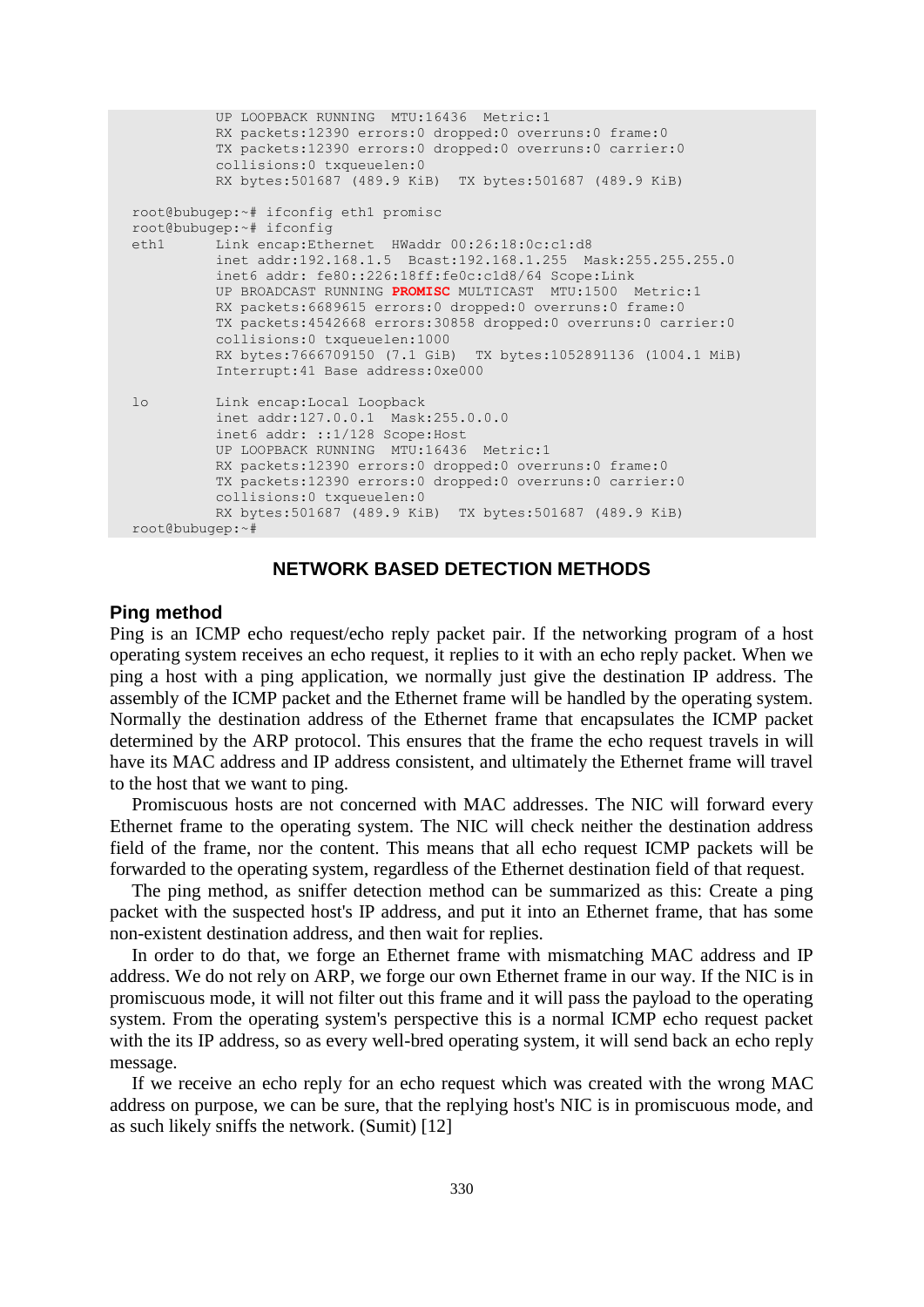#### **ARP method**

The ARP method is very similar to the ping method. The difference is that we use ARP packets, not ICMP packets. We alter Ethernet destination field the same way and with the same purpose.

ARP request messages are normally sent out to broadcast addresses, since the purpose is to find the corresponding MAC address for an IP address. What happens if we send out a (forged) ARP request message that has some random non-existent MAC destination? Every normal host's NIC will drop this packet like they do that with every packet destined to another address. However, the NIC in promiscuous mode will accept this packet and it will forward it to the operating system. From the operating system's point of view it is an ARP request packet, and again as every well-bred operating system it will send back an ARP reply message. If we detect this behavior, we know that the host's NIC is in promiscuous mode.

What is written above is theory. In practice, the operating system has a software level filter built into their networking program, and will not answer blindly every packet from the NIC. This implementation varies from OS to OS. As the experiments of AbdelallahElhadj et.al. (2002) [13] and Mumatz & Yasir (2008) [10] and Sanai (2001) [14] shows, it became very important what MAC address we put into the Ethernet frame. I repeated these experiments with my own sniffer detector application.

## **ARP poisoning**

A sniffer might send out forged ARP reply packets to switches which will cause traffic to be directed to it. This is called APR poisoning, and as such it is an active sniffing technique. However, ARP poisoning can be used to find sniffers, and this is a method for sniffer detection that works in a switched environment as well.

*Khcherif [15] described this method.* The working principle is to send out forged ARP reply packets with the intention of ARP poisoning. The ARP reply packet contains a fake IP address and our MAC address. We send out this packet in an Ethernet frame that has some forged MAC destination address in order to be received only by hosts in promiscuous mode. This way the sniffer will think that the fake IP address corresponds to our host.

If we send out forged ARP reply packets not to the broadcast address but to some random non-existing address, only the sniffing host will accept that ARP reply packet and so, only the sniffing host ARP cache will be poisoned.

Then we establish a TCP connection and sniff the network to see if the host transmits based on the faked entry.

#### **Latency method**

This method relies on the simple assumption that since a sniffer processes all the network traffic, it causes a considerable workload to that machine. According to AbdelallahElhadj et.al. (2002) [13] 'When an NIC is in promiscuous mode, all Ethernet traffic will generate hardware interrupts which will cause the Ethernet driver code to execute. Furthermore, with a sniffer running, captured packets must be passed to the user program running the sniffer. Crossing the kernel boundary is widely known to be relatively expensive. Thus, under heavy traffic, a sniffer will heavily degrade performance on promiscuous host.'

This method works by pinging the suspected machine and measure the average ping times. Then we flood the network with messages that would normally not passed by the suspected NIC, and instantly ping it again. If the NIC is in promiscuous mode, the traffic will cause some workload to the sniffer, since the NIC will not drop any packets.

If the ping after flooding is higher than before, we can assume that the increased ping time is due to the increased workload of the suspected machine, and from that we can conclude that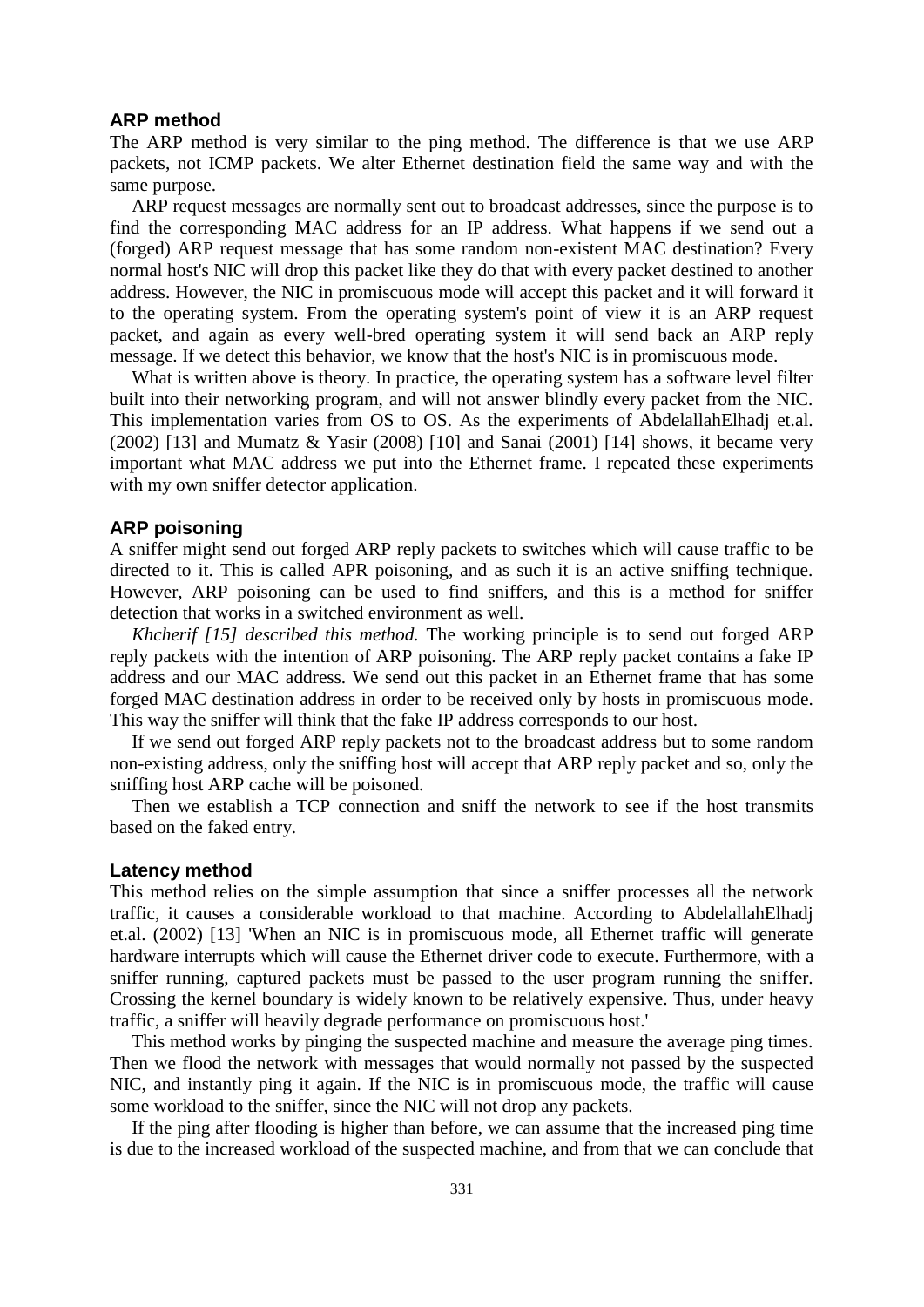its NIC is in promiscuous mode. Of course this method can cause false positives, since higher ping after flood is not necessarily in a cause and effect relationship with a NIC in promiscuous mode.

## **Decoy method**

The decoy or bait method works somewhat differently, since it is not based on protocol level behavior or characteristics. The bait method involves creating a trap for the sniffer. We generate traffic on the network which is very tempting for the sniffer. This can be FTP, TELNET or POP3 connections (since they are unencrypted) or information sent in nonencrypted mail. The purpose is of course to watch if there is some activity which can be originated from the fact that someone sniffed this information. This is a very environmentspecific method, and may not be really considered as an IT based method. AbdelallahElhadj et.al. (2002) [13]

## **DNS decoy method**

The DNS decoy method is a special case of decoy methods.

Graham (2000) [4] describes the DNS decoy method: 'Many sniffing programs do automatic reverse-DNS lookups on the IP addresses they see. Therefore, a promiscuous mode can be detected by watching for the DNS traffic that it generates.

This method can detect dual-homed machines and can work remotely. You need to monitor incoming inverse-DNS lookups on the DNS server in your organization. Simply do a ping sweep throughout the company against machines that are known not to exist. Anybody doing reverse DNS lookups on those addresses are attempting to lookup the IP addresses seen in ARP packets, which only sniffing programs do.

This same technique works locally. Configure the detector in promiscuous mode itself, then send out IP datagrams to bad addresses and watch for the DNS lookups.

One interesting issue with this technique is that hacker-based sniffing programs tend to resolve IP addresses as soon as they are found, whereas commercial programs tend to delay resolution until the point where the sniffer user views the protocol decodes.'

#### **Source-route method**

Graham (2000) [4] describes this method too: 'Another technique involves configuring the source-route information inside the IP header. This can be used to detect sniffers on other, nearby segments.

- 1. Create a ping packet, but put a loose-source route to force it by another machine on the same segment. This machine should have routing disabled, so that it will not in fact forward it to the target.
- 2. If you get a response, then it is likely the target sniffed the packet off the wire.
- 3. In the response, doublecheck the TTL field to find out if it' came back due to sniffing (rather than being routed correctly)

Details:

In loose source-routing, an option is added to the IP header. Routers will ignore the destination IP address and instead forward to the next IP address in the source-route option. This means when you send the packet, you can say "please send packet to Bob, but route it through Anne first".

In this scenario, both "Anne" and "Bob" are on the segment. Anne does not route, and therefore will drop the packet when received. Therefore, "Bob" will only respond if he has sniffed the packet from the wire. On the off chance that Anne does indeed route (in which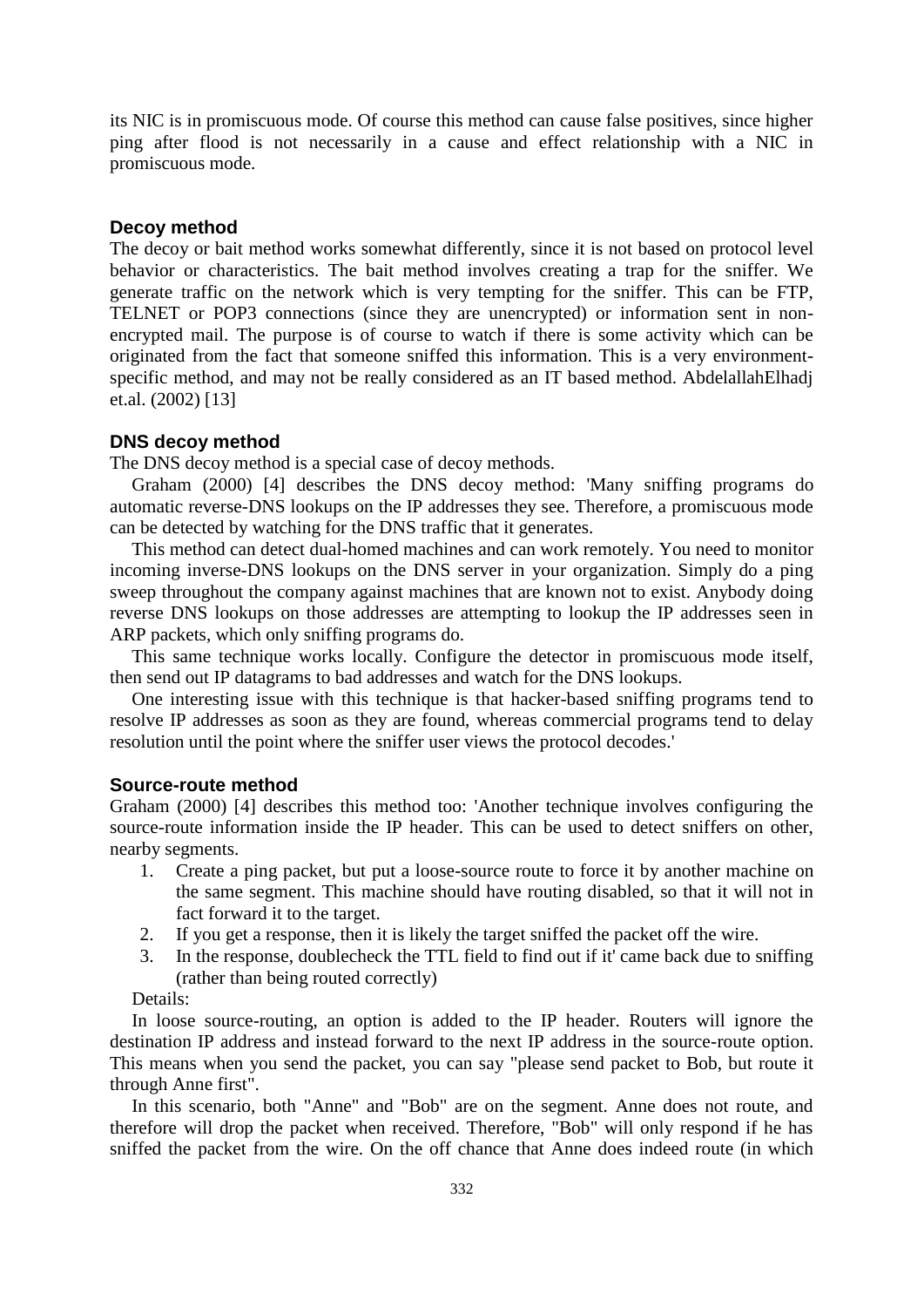case Bob will respond), then the TTL field can be used to verify that Bob responded from routing through Anne, or answering directly.'

## **What destination MAC addresses should be used**

With both ping and ARP methods, the destination address of the Ethernet frame is critical. As mentioned before, in promiscuous mode the NIC accepts all frames regardless of the destination address. However this is not enough, we need to obtain reply from the networking program of the target host. This depends on the MAC destination address, as well as the OS of the target host.

According to Sanai (2001) [14] the following MAC addresses are worth a try and because of the reasons explained below:

FF-FF-FF-FF-FF-FF broadcast address:

All nodes should receive this kind of packet and respond because it is a broadcast address. A usual ARP request packet uses this address.

FF-FF-FF-FF-FF-FE fake broadcast address:

This address is a fake broadcast address missing the last 1 bit. This is to check whether the software filter examines all bits of the address and whether it will respond.

FF-FF-00-00-00-00 fake broadcast 16 bits:

This address is a fake broadcast address in which only the first 16 bits are the same as the broadcast address. This may be classified as a broadcast address and replied when the filter function only checks the first word of the broadcast address.

FF-00-00-00-00-00 fake broadcast 8 bits:

This address is a fake broadcast address in which only the first 8 bits are the same as the broadcast address. This may be classified as a broadcast address and replied when the filter function only checks the first byte of the broadcast address.

01-00-00-00-00-00 group bit address

This is an address with only the group bit set. This is to check whether this address is considered as a multicast address as Linux does.

01-00-5E-00-00-00 multicast address 0

Multicast address 0 is usually not used. We use this as an example of a multicast address not registered in the multicast list of the NIC. The hardware filter should reject this packet. However, this packet may be misclassified to be a multicast address when the software filter does not completely check all bits. The system kernel thus may reply to such packet when the NIC is set to promiscuous mode.

01-00-5E-00-00-01 multicast address 1

Multicast address 1 is an address that all hosts in the local network should receive. In other words, the hardware filter will pass this kind of packets by default. But it is possible that the NIC does not support multicast mode and does not respond. So this is to check whether the host supports multicast addresses.

# **CONCLUSION**

In this article eavesdropping (sniffing) possibilities on an Ethernet network were discussed. Sniffing is quite straightforward, easy to perform, and has an impact on privacy and secrecy. This leads to the need of sniffer detection. Sniffer detection is possible by various methods. This article focused on methods which utilize the fact that every sniffing host has its NIC in promiscuous mode, which allows them to capture every frame on the medium. By sending out special, custom forged Ethernet frames, these sniffing hosts can be lured to send and answer which in turn will reveal them. With the necessary programing and networking knowledge it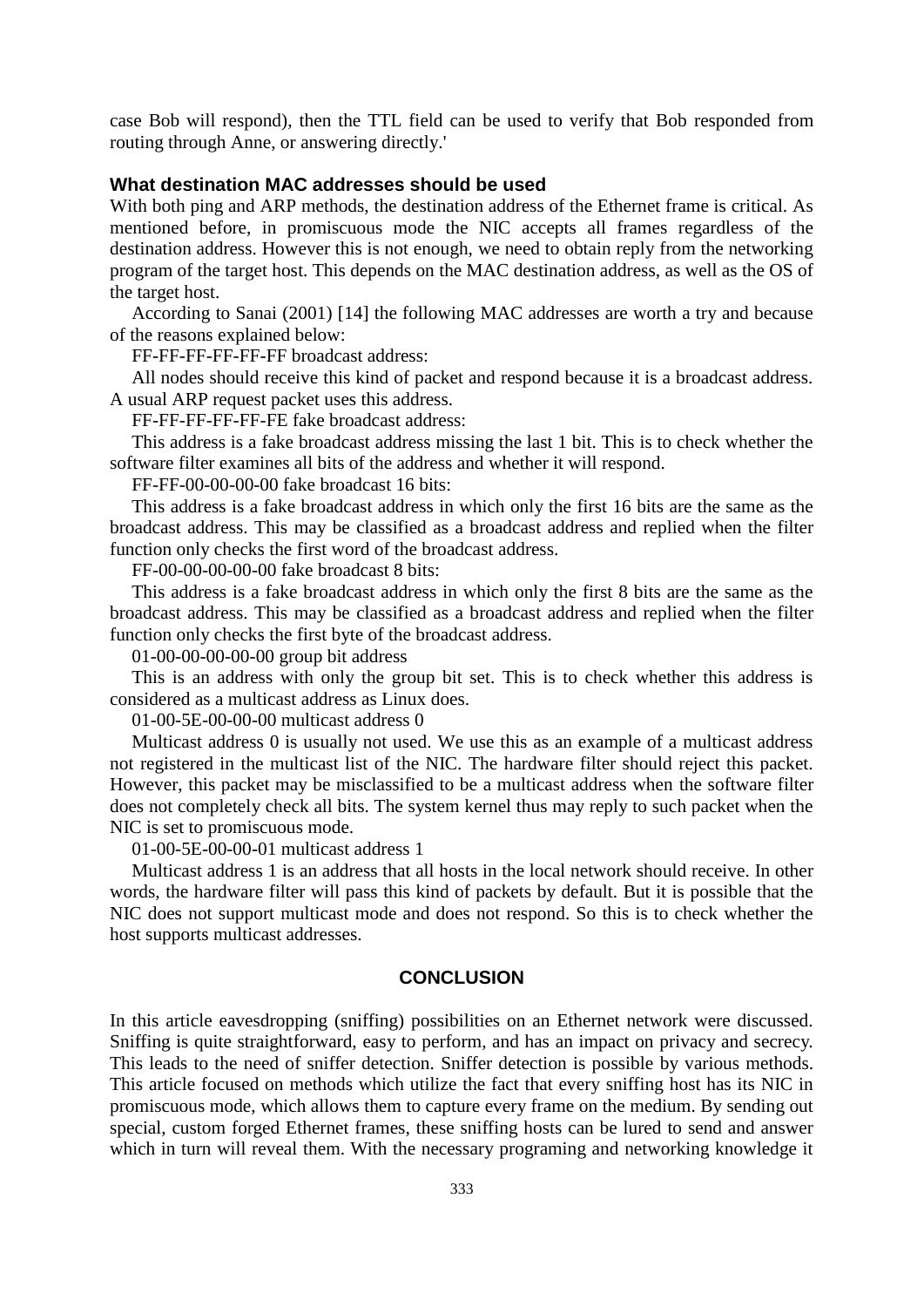does not seem particularly difficult to develop an application which can detect sniffers.

The second part of this article evaluates the statement above. How effective a forged-frame based application can be when it comes to sniffer detection? The second part presents the experiments I performed with my test setup. I used a desktop computer for a sniffer detector (mySnifferDetector) developed by myself to run on, and a laptop computer for sniffing. I sniffed the network with Linux and with WindowsXP and then studied if mySnifferDetector would find the sniffer or not. The conclusion part at the end of the second chapter contrasts the theory and the experiments.

# **References**

- [1] Wikipedia (n.d) Ethernet [Online] Available at:<http://en.wikipedia.org/wiki/Ethernet> [Accessed: 10.09.2012.]
- [2] Spurgeon, C. (2000) Ethernet: The Definitive Guide. O'Reilly and Associates, Inc. 101 Morris Street, Sebastopol, CA 95472
- [3] Infocellar (n.d.) Ethernet Frame [Online] Available at: <http://www.infocellar.com/networks/ethernet/frame.htm> [Accessed: 10.09.2012.]
- [4] Graham, R. (2000) Sniffing (network wiretap, sniffer) FAQ. [Online] Available at:<http://newdata.box.sk/2001/jan/sniffing-faq.htm> [Accessed: 10.09.2012.]
- [5] mynetwatchman.com (n.d.) Idiot's Guide to Network Analysis [Online] Available at:<http://www.mynetwatchman.com/pckidiot/> [Accessed: 10.09.2012.]
- [6] The TCP/IP guide (n.d.) [Online] Available at:<http://tcpipguide.com/> [Accessed: 10.09.2012.]
- [7] Casad, J. (2011) Sams Teach Yourself TCP/IP in 24 Hours. 5th ed. Pearson Education Inc. USA
- [8] nmap.org (n.d.) TCP/IP Fingerprinting Methods Supported by Nmap [Online] Available at:<http://nmap.org/book/osdetect-methods.html> [Accessed: 10.09.2012.]
- [9] Wikipedia (n.d) Address Resolution Protocol [Online] Available at: [http://en.wikipedia.org/wiki/Address\\_Resolution\\_Protocol](http://en.wikipedia.org/wiki/Address_Resolution_Protocol) [Accessed: 10.09.2012.]
- [10] Mumtaz AL-Mukhtar, Yasir Ahmed Abdullah (2008) 'Developing a Sniffer Detector for Windows Operating Systems' The 1stRegional Conference of Eng. Sci. NUCEJ Spatial ISSUE 11(1) pp84-90
- [11] Susid, D. (2004) An evaluation of network based sniffer detection Sentinel. School of Economics and Commercial Law GÖTEBORG UNIVERSITY Department of Informatics Master of Science Thesis
- [12] Sumit D. () Sniffers Basics and Detection Information Security Management Team [Online] Available at: <http://www.just.edu.jo/~tawalbeh/nyit/incs745/presentations/Sniffers.pdf> [Accessed: 10.09.2012.]
- [13] H. AbdelallahElhadj , H. M. Khelalfa & H. M. Kortebi (2002) 'An Experimental Sniffer Detector: SnifferWall' SEcurite des Communications sur Internet pp.69-80